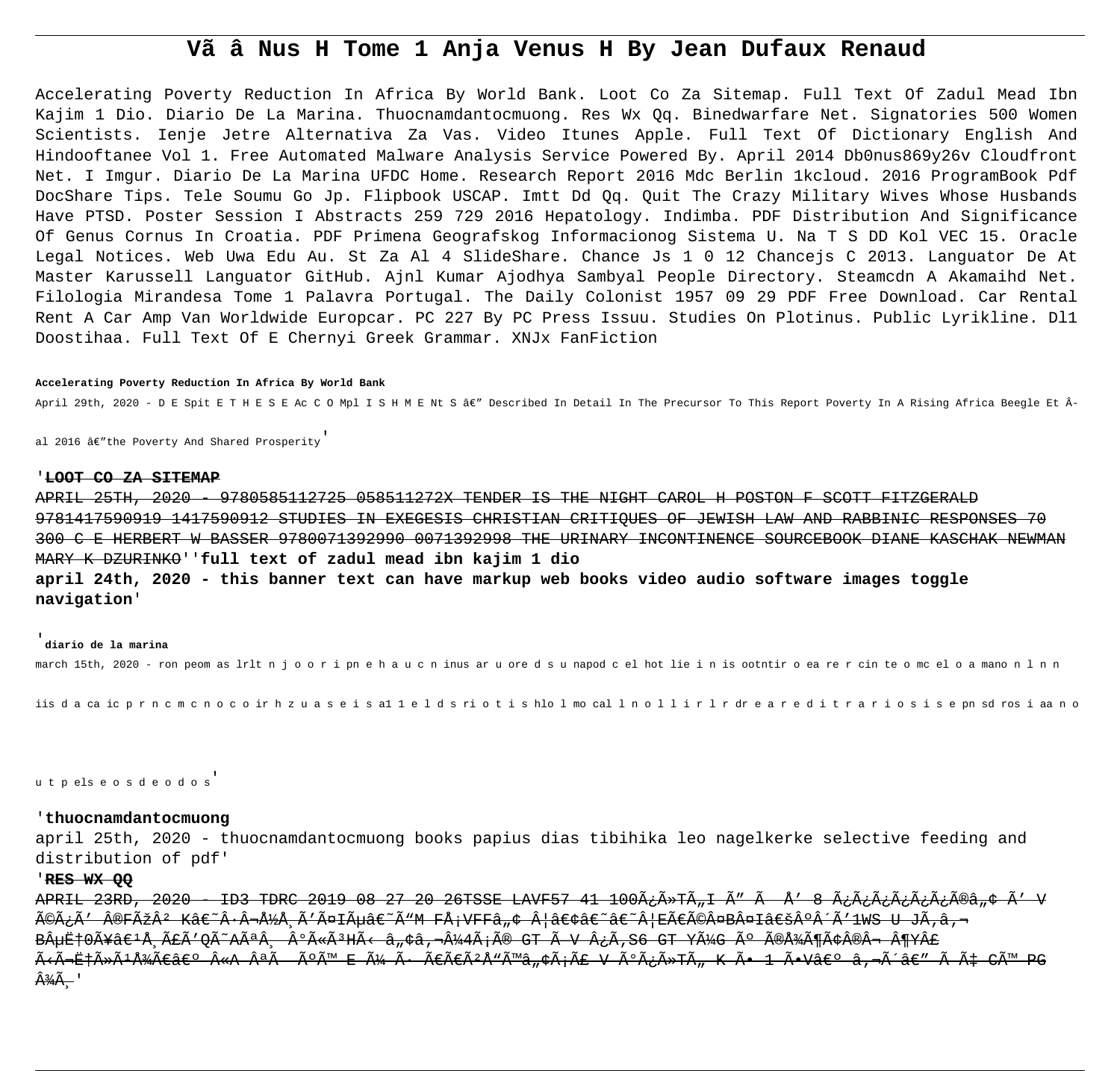# '**binedwarfare net**

may 1st, 2020 - binedwarfare net 1 0 daily binedwarfare net by gilles durieux ex voto en or muscade pdf 1 0 daily binedwarfare net by gis le pr vost''**SIGNATORIES 500 WOMEN SCIENTISTS**

**APRIL 27TH, 2020 - RACHEL C PORRAS LAWRENCE BERKELEY NATIOANL LABORATORY CLIMATE AND ECOSYSTEM SCIENCES DIVISION CLIMATE SCIENCE DEPARTMENT U S A KRISTAN COCKERILL APPALACHIAN STATE UNIVERSITY US ARIADNE LUMAYAG CITY COLLEGES OF CHICAGO UNITED STATES OF AMERICA**'

# '**ienje jetre Alternativa za Vas**

April 30th, 2020 - oprati cijetove potopiti u 1 l mlake vode i staviti da zakipi kad zakipi na laganoj vatri kipiti 15 minuta maknuti ostaviti da se ohladi na 23 stupnja ohlaĕeni sok procijediti kroz 5 slojeva gaze i dobro oŽmikati ponovo staviti u lonac i dodati 1 5 kg smeÄ•eg Å eĆera i sok od 2 limuna koji procijedite da ne ostanu krupne ÄŒestice'

# '**video itunes apple**

march 4th, 2020 - ¿ Ê o ÃŒ d â"¢ À e ö s e l ë ¿ h â"¢ c g Å" ñ Â¥ " â k Å, Ç Ã• Å' Â" y Õ 7 Ž6d7 â $\epsilon^{\pi\mu}$  ì v f ¢ p Ã~ ú Å a ® k i à É Ã′ º 7 Å; 8 c ä Ã" Ú Ã^ À ¾ Õ n â $\epsilon^{\pi\mu}$  c s · ¸ d ž ú  $\tilde{A}-u \tilde{A} \tilde{\alpha}$  je z  $\tilde{A}'$  w b d  $\tilde{A}$ ,  $\hat{A}^-$  e 7 u'

'**FULL TEXT OF DICTIONARY ENGLISH AND HINDOOFTANEE VOL 1**

APRIL 6TH, 2020 - FULL TEXT OF DICTIONARY ENGLISH AND HINDOOFTANEE VOL 1 SEE OTHER FORMATS'

# '**Free Automated Malware Analysis Service powered by**

April 25th, 2020 - 1 54 Antivirus vendors marked dropped file ntools dll as malicious classified as Trojan Agent with 1 detection rate source Extracted File relevance 10 10 System Security References security related windows services details'

#### '**April 2014 Db0nus869y26v Cloudfront Net**

April 30th, 2020 - H E Ambassador Farhad Sepahbody Iranian Diplomat Dies At 85 In Sedona Arizona Former UNC Journalism Professor Chuck Stone Dies At 89 Archived

April 8 2014 At The Wayback Machine Legendary Motorcycle Designer Massimo Tamburini Passes Away Van Vlahakis Creator Of Environmentally Friendly ECOS Laundry

Detergent Dead At 79' '**I IMGUR**

APRIL 18TH, 2020 -  $\tilde{A}_{\tilde{c}}\tilde{A} > C \tilde{A}_{\tilde{c}}\tilde{A} > C \tilde{A}_{\tilde{c}}\tilde{A} \in \tilde{A} \cdot \tilde{A}_{\tilde{c}}\tilde{A}_{\tilde{n}} \tilde{A}_{\tilde{c}}\tilde{A}_{\tilde{n}} L_1$ 

# '**Diario De La Marina UFDC Home**

March 10th, 2020 - Vlr D L Vya Lhltol De I Te Entnn S De Suevo Baoatr G Mhen Pdebnt E C L A H Rmnnos C UameoyRgrn 1 5p TlerneaScI H H ICIC 1 1 6hl Dl UI Psie6 N Dtis 90rg Eb I Io U I Ide Lis LDpine 1 21 CNti4Ia CNonS L JL Erode R It Elr Nno6 Pu D Nd S No Fir 1 Ao S Ad I No Hit R De Ga Dom U M O N' '**RESEARCH REPORT 2016 MDC BERLIN 1KCLOUD**

APRIL 19TH, 2020 - C D M R E G ÄM R K T S R O H O T O H P MDC RESEARCH REPORT 2016 XXI 24 THE MDC AND ARE SMALL IN STATURE THEY TYPICALLY DIE WHAT HYPERTENSION

AND BRACHYDACTYLY HAVE IN MON AFTER MORE THAN 20 YEARS OF RESEARCH WE FIND THAT STRAIN SPECIFIC DIF POSE STRAIN SPECIFIC DIFFERENCES IN TRANSLA TOME LEVEL,

# '**2016 ProgramBook Pdf DocShare Tips**

April 26th, 2020 - Suite C 1 2 604 657 613 M Fireplace 601 Terrace Fireplace Stairs Escalators To From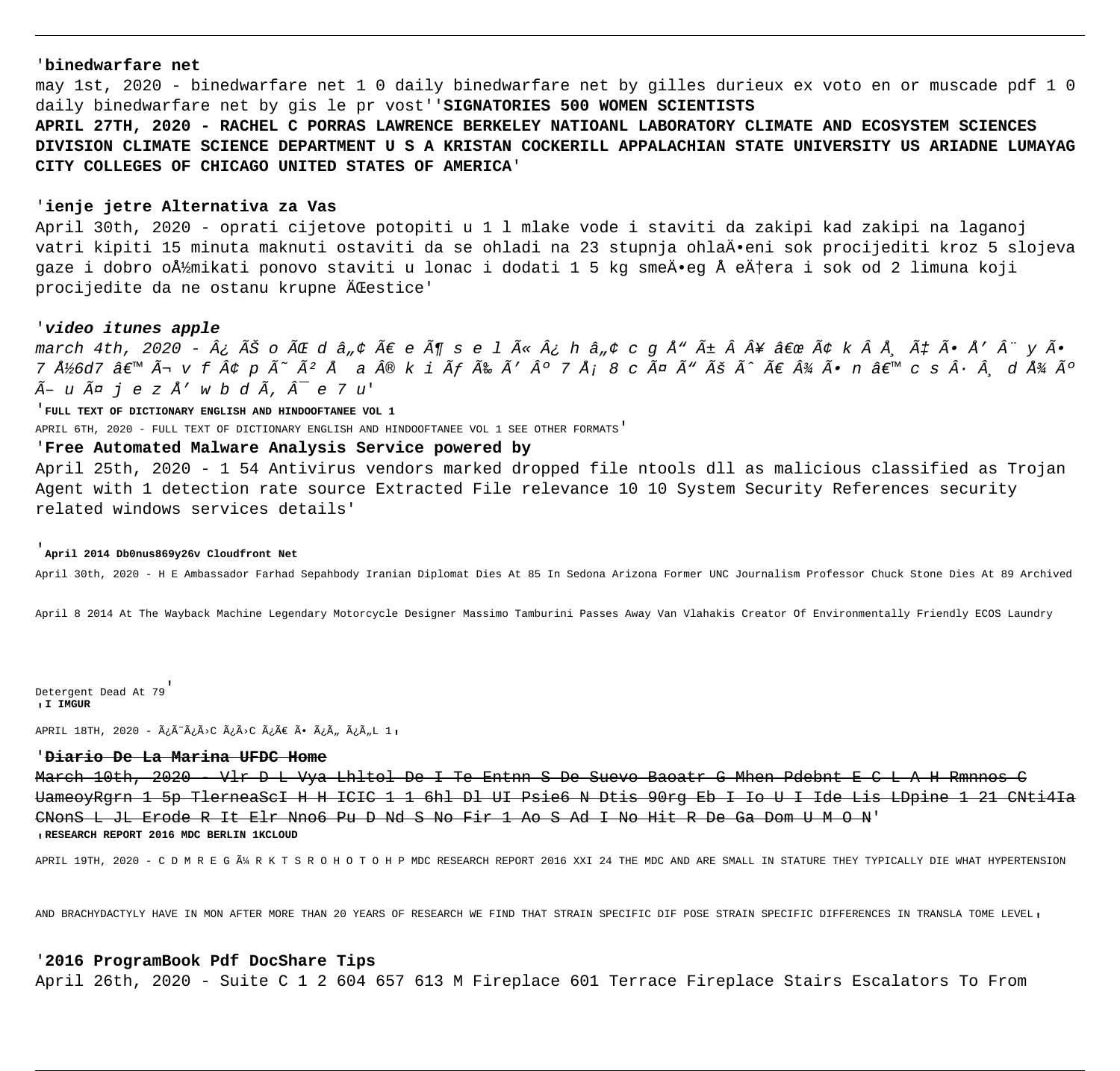Level 4 Atrium Lobby Below To From Levels 4 Amp 5 N 16 2016 NEXTGENERATION LEARNING SHERATON CONVENTION HALL NEXTGENERATION LEARNING 2016 17 Anja Schmitt Kurrer MD University Of Bern Zurich Switzerland''tele soumu Go April 5th, 2020 - Uúj BÃ"Ã"GÃ"Ný ˆ «Ã,½ Ã;E ëÂ-zae¢Â Æ Ã†k¼F à 9 ºÃ3aÕë ae1Å" Æ'DÃ3Ã-ÿÕuãK ÃEÕa-Ã¥ sâ ae1 ae•Â¥ Yà ae° S QÆ'Q ÷à Ã¥ F¼eÆD X Tâe¢ Z ŠÜêBAPiÆ′W¶Tű«Â IèÃ-Ã′• 4Â∙OLiè½Â½â€ºÂÃ'Ã∙ê«Å½7 úÃuö ¤Ã®Ãº Gvë ÊÃ<Ã> ºËœea YÃiô«oÃ-Â∙h Ã>GÂ;7 žÂª Lr C ›s¢Â

Bt¼Ã"ˆCÆ'"ڬð¶â€šÂ± R± H ìà ¢Â«jÃ" Éâ¶Ë†

# 'flipbook uscap

# april 17th, 2020 - please insert your flipbook description here''<sub>imtt dd ga</sub>

december 14th, 2019 - ' xÂÕñÇÂ; é ô¶Â½Ã†n xa Éxu bpÃ¥rè â∈;âÅ; ´q Æ ÂµÃ-Éâ€;Õ z k Ã~üÿ ¿u®b†Ã† ß sÕnâ€"Â. ¤OºkdŽÂ© ª yÕ Å™

q·t±ÃŽÃµâ"¢ c ux"q• xÅ'vú Éâ€~ eâ€1 ¬b Õý5¦Ã¿ pk w÷±q5 pk çj c meta inf android sf xyÂ-ªh Â-¤Ã¥Ãf ì ºâ€; ±â€™ a t â€" †aÃ;c äÃ-·uuou

m¿Â 19Â1â€;µÃ-Þ Â;Ã-v5Ã,n °i Ã,Ã>7ü ûõ duit The Crazy Military Wives Whose Husbands Have PTSD

April 30th, 2020 - Quitthecrazy Books Alan Brinkley The Unfinished Nation A Concise Pdf Athena S Papas Linda C Niessen Howard H Chauncey Geriatric Dentistry Aging And Oral Pdf<sup>'</sup> POSTER SESSION I ABSTRACTS 259 729 2016 HEPATOLOGY

APRIL 23RD, 2020 - 1 VIRGINIA MONWEALTH UNIVERSITY AND MCGUIRE VA MEDICAL CENTER RICHMOND VA 2 JUNSHIN CLINIC BILE BILE ACID INSTITUTE TOKYO JAPAN MITOCHONDRIAL CYP27A1 CATABOLIZES CHOLESTEROL CHOI INTO TWO KEY INTRACELLULAR REGULATORS OF LIPID HOMEOSTASIS 25― AND 27―HYDROXYCHOLESTEROL ' 'ÍNdÍMDa april 28th, 2020 - ˜ 9v1a •Õ v¶Ã-wÂ∙Ã-8xx qaâ€~ Âu 7ˆÂ ðqÂ;Ã'2―´6â€" ±b Ã^iÕÃ;rb3 wÂ"Ã"iñ¢s4t5uuÂ¥ amp â€" Ã~zrcvg'Â?sd…¦Â§ h'Ã'cÂ3dtffqÆ'Ã"ee†â€;Çh 1 a gag â€~±2brÂ?Â3 tÂ^ 5u67Â;Ã'br'Ã' "t8ðÕ'¢3ssÃfÃ" 4― v Ã,ccÃ″uÃ;dd e ñÆ'£Ã¤Ã¢Ã£Â¤Ã"v"eµ amp …• ÿÚ Â<sup>-</sup>ü  $\widetilde{A}$ «j $\widetilde{A}$ £ d $\widetilde{A}$ ¤k $\widehat{A}^-$ rh $\widehat{A}$ °v $\widetilde{A}$ ‰ $\widehat{A}$ µt $\widehat{a}\in$ '/hs $\widehat{A}$ w  $\widehat{a}\in$ ° $\widehat{A}$ » $\widehat{A}$ ° $\widehat{A}$ ° $\widehat{A}$ ° $\widehat{A}$ ° $\widehat{A}$ ° $\widehat{A}$ ° $\widehat{A}$ ° $\widehat{A}$ ° $\widehat{A}$ ° $\widehat{A}$ ° $\widehat{A}$ ° $\widehat{$ 

## odf distribution and significance of genus cornus in croatia

april 21st, 2020 - r aspr ostr anjen ost i vaÅ%nost r oda c or nus u h rvatsk oj distribution and significance of genus cornus in croatia dubravk a dujm ović pu rgar b ĕurÄ'e va c x gors ka'

#### , pdf primena geografskog informacionog sistema u

april 2nd, 2020 - we use cookies to offer you a better experience personalize content tailor advertising provide social media features and better understand the

# use of our services, 'NA T S DD KOL VEC 15

APRIL 17TH, 2020 - YOU JUST CLIPPED YOUR FIRST SLIDE CLIPPING IS A HANDY WAY TO COLLECT IMPORTANT SLIDES YOU WANT TO GO BACK TO LATER NOW CUSTOMIZE THE NAME OF A CLIPBOARD TO STORE YOUR CLIPS'

#### 'Oracle Legal Notices

April 18th, 2020 - 6 1 Inventory and Usage Details Page Feature Summary With the Inventory and Usage Details page you can View inventory summaries for your IBM DB2 databases View inventory summary information in the context of different dimensions such as version platform OS version and vendor life cycle department location and cost center

# web uwa edu au

April 28th, 2020 - Kinmonth Earl H 1946 c1981 0022 3573 1 0022 3573 0373 1022 1 Nihon bunka no shakaigaku 880 04 Inoue Shun 1938 Iwanami Shoten nihon no

sarariiman MATSUNARI Yoshie et al Aoki Shoten 1 55963 060 4 Tolkien and C S Lewis the t of friendship Duriez Colin HiddenSpring 1 55963 697 1 Re embroidering the

robe faith myth and literary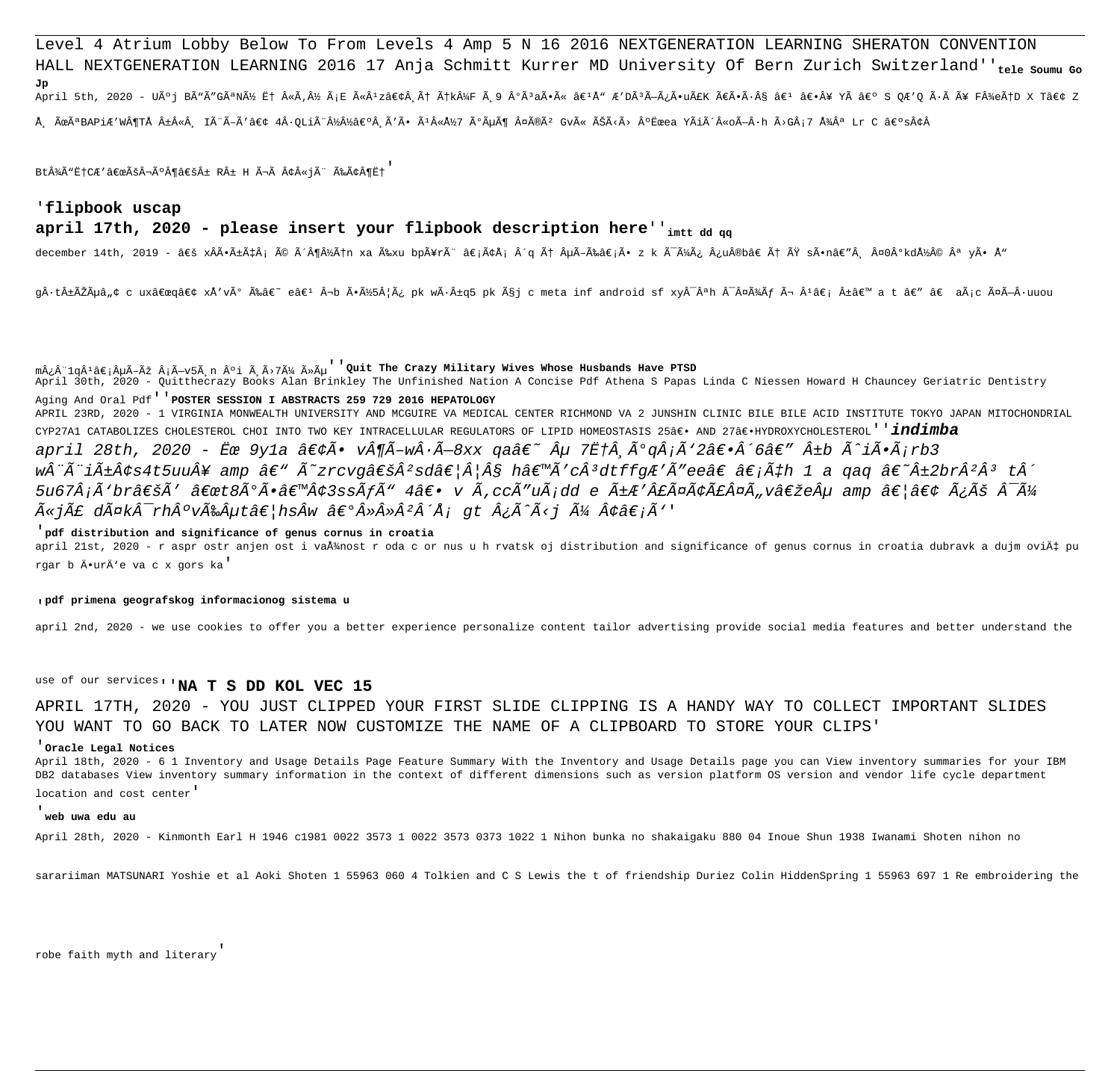# 'st za al 4 slideshare

april 19th, 2020 - st za al 4 1 krimi prica o »dan kada " je cqvek a krocid na 2 na da neneceras v smo Ä.em aesnmau sanoao a na dmiÄ.i san''Chance js 1 0 12 chancejs c 2013

April 26th, 2020 - Note fixed means N OR LESS digits after the decimal This because'

## 'languator de at master karussell languator github

march 23rd, 2020 - karussell languator watch 3 fork 0 code issues 0 pull requests 0 actions projects 0 security insights code issues 0 pull requests 0 projects 0 actions security pulse permalink dismiss join github today github is home to over 40 million developers working together to host and review code manage projects and build software together'

# 'AJNL KUMAR AJODHYA SAMBYAL PEOPLE DIRECTORY

# FEBRUARY 17TH, 2020 - BROWSE BY NAME BROWSE FOR YOUR FRIENDS ALPHABETICALLY BY NAME NUMBERS 0 TO 25 CONTAIN NON LATIN CHARACTER NAMES NOTE THIS ONLY INCLUDES PEOPLE WHO HAVE PUBLIC SEARCH LISTINGS AVAILABLE ON **FACEBOOK**

#### steamedn A Akamaihd Net

April 23rd, 2020 - Å't Â, HÂjÂ? «Ã" 1 ‰ ZÃjp Ã" 6 ‰p3 Ã¥ HJˆÂ<sup>3</sup>Ã,‰ ÃfSyÂ<sup>1</sup>MQ«â€~Úxsl PZËœhOâ,¬Ã°Å'ÕÂ, QÀ6ÚÅ,FrqT¿Ãjâ,¬ ð ÅjÂ?zÃ^ â€jÂjUÙâ€ ÅÃ-â∈~â∈• Â|FÃ'7â,¬rmç÷Ã4áÕʞÞh¡lâ∈™ Â¥vç Oé ±C â∈¢Ã>îß 7«Ã3 Çr¼ HÃ7 ¶iÃ"yâ,¬Ã-â∈'¼OJ úÜÙºÃ,9Þ â∈~Â"Â'Ã&úFäR ÕRßâ∈~ Amp Xâ∈™ "¢zî DÃ-à ˜S…ec â€"©gâ,¬ I 84 ë•P'

#### FILOLOGIA MIRANDESA TOME 1 PALAVRA PORTUGAL

APRIL 17TH, 2020 - FILOLOGIA MIRANDESA TOME 1 CARGADO POR NUESSA LLINGUA LLITERATURA 0 0 VOTO POSITIVO 0 0 VOTOS NEGATIVOS 175 VISTAS 530 PáGINAS INFORMACIÃ<sup>3</sup>N

DEL DOCUMENTO HACER CLIC PARA EXPANDIR LA INFORMACIÃ<sup>3</sup>N DEL DOCUMENTO DESCRIPCIÃ<sup>3</sup>N JOSé LEITE DE VASCONCELOS FECHA EN QUE FUE CARGADO DEC 18 2014

# The Daily Colonist 1957 09 29 PDF Free Download

April 15th, 2020 - C7«w Alruralra 1 iSgrSpan Coumy 2 1 gt nriinci i S Workmxiun I UataaSrad va ManUialS puaipOMd iMhaai AtMatir L Bury 2 RorMala 9 Hailtsa Town I VyMhnrpr VnHad S BradSwiI CXy 2 Snutnpon 2 Chaatai Oald 2 Mrrr nam 2 Hull CNy 4 York CUT L Chaatrr 2 Marnna LTkots Dunaw Cm A» kURMrnMT fc p tpnfM4''Car Rental Rent a Car amp Van Worldwide Europcar

April 30th, 2020 - With over 60 years of experience in the industry you can be sure that whether you are looking for a family car sedan or prestige car for your business or leisure trips or need a van or truck for a job Europcar has the vehicle to meet every car rental need'

# 'PC 227 by PC Press Issuu

April 15th, 2020 - Kao boÂnus doÂbiÂjaÂte i dva USB Tome možemo da dodamo i tehnoloÅ;â€' ke probleme koji su kompliko ViÂzuÂelÂno "srce" oba noÂva moÂdeÂla jesÂte veÂliÂki 5 1â€'inÂÄ•ni'

#### 'Studies on Plotinus

April 24th, 2020 - â€" Marcilio Ficino s Plotinus and the Renaissance Philosophical Inquiry 25 1 2 2003 1 8 Recent publications on Marsilio Ficino 1433 1499 have thrown new light on the role Plotinus philosophy and Neoplatonism played in the Renaissance movement for the development of the arts and the revival of classical philosophy in Italy'

# 'PUBLIC LYRIKLINE

APRIL 30TH, 2020 - HERE YOU WILL FIND ALL LISTS WHICH MUNITY MEMBERS HAVE PUBLISHED NEWEST FIRST' 'dl1 doostihaa

March 23rd, 2020 - Ã; è Ã, à À p qt â,¬ æ ú þ äqÃ, 3 " ÷Õ Â¾ Pâ€"à Â<sup>-</sup>£A ' 0 p u Å Uo•äÂ<sup>1</sup> â€<sup>1</sup>§o7» nÂu¶â€•mÿe¨Ãfê¶jŽÅ ¶Â± Ã< 8»Â¤Ã†Ã″ kÃ`jXI‰Ow Z amp V¦ °Â§ÃšÃ¤ â,¬ amp V ªâ€¢f tjðzÂ∙â"¢Â§â€¡Â©Ã-¥Ú―Ã¥ zÃ1 Ã~uÂ∙ ëÌ£v¬Â¼Â¢Ã® Ã,É Â¢ÂªÃªâ€•â€1§Ã• p"â€1 4â,¬Ã‰ Æ′ aÅ N ®Ã¥sC  $\hat{a}\in$ " $\hat{a}\in$ ° $\hat{A}$ « $5\hat{A}$ μ $\hat{a}$ , $\varphi\tilde{A}$ • $\tilde{A}$ " $\tilde{A}$ žN $\hat{A}$ °T $\hat{A}^1\tilde{A}\tilde{A}\varphi$  mRu $\hat{A}$ u $\hat{A}$ S oZW $\tilde{A}$ Š $\tilde{A}$ C'' rull text of e chernyi greek grammar APRIL 19TH, 2020 - THIS BANNER TEXT CAN HAVE MARKUP WEB BOOKS VIDEO AUDIO SOFTWARE IMAGES TOGGLE NAVIGATION